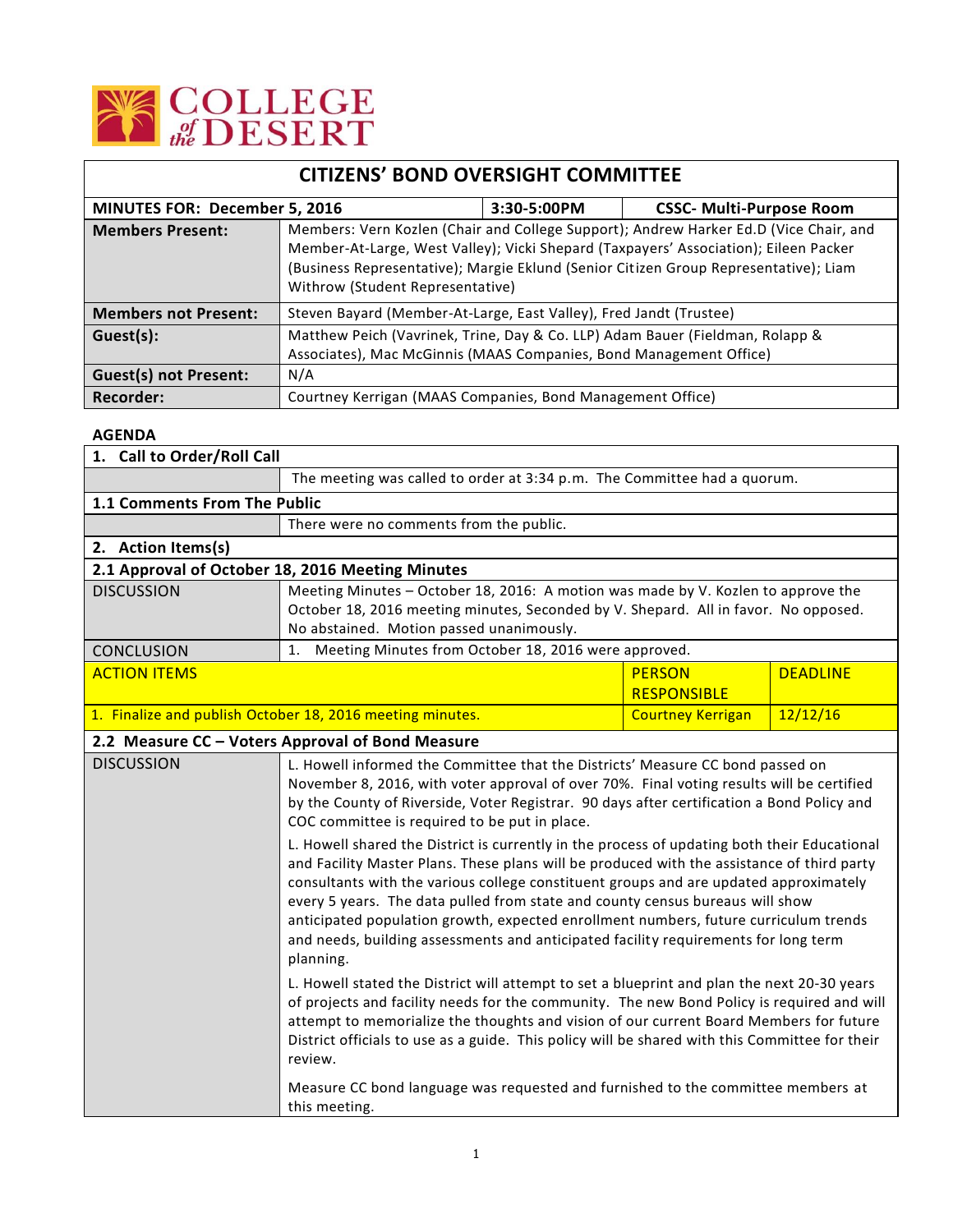| <b>CONCLUSION</b>                                                              | Bond Measure CC passed on November 8, 2016.<br>1.<br>Educational and Facility Master Plans will be completed by spring of 2017.<br>2.<br>A Bond Policy will be put in place to memorialize the plan and vision of Measure CC.<br>3.                                                                                                                                                                                                                                                                                                                                                                                                                                                                                                                                                                                                                                                                                                                                                                                                                                                                                                                                                                                          |                                     |                       |
|--------------------------------------------------------------------------------|------------------------------------------------------------------------------------------------------------------------------------------------------------------------------------------------------------------------------------------------------------------------------------------------------------------------------------------------------------------------------------------------------------------------------------------------------------------------------------------------------------------------------------------------------------------------------------------------------------------------------------------------------------------------------------------------------------------------------------------------------------------------------------------------------------------------------------------------------------------------------------------------------------------------------------------------------------------------------------------------------------------------------------------------------------------------------------------------------------------------------------------------------------------------------------------------------------------------------|-------------------------------------|-----------------------|
| <b>ACTION ITEMS</b>                                                            |                                                                                                                                                                                                                                                                                                                                                                                                                                                                                                                                                                                                                                                                                                                                                                                                                                                                                                                                                                                                                                                                                                                                                                                                                              | <b>PERSON</b><br><b>RESPONSIBLE</b> | <b>DEADLINE</b>       |
|                                                                                | 1. Bond Policy will be furnished to COC members for their review.                                                                                                                                                                                                                                                                                                                                                                                                                                                                                                                                                                                                                                                                                                                                                                                                                                                                                                                                                                                                                                                                                                                                                            | L. Howell                           | March 14, 2017        |
|                                                                                | 2.3. Accept the Role for the Citizens' Oversight Committee - Measure CC Bond                                                                                                                                                                                                                                                                                                                                                                                                                                                                                                                                                                                                                                                                                                                                                                                                                                                                                                                                                                                                                                                                                                                                                 |                                     |                       |
| <b>DISCUSSION</b>                                                              | On behalf of the District, L. Howell formally asked if the Committee would provide Citizen<br>Oversight for the new \$577,860 M Measure CC bond. It was clarified that future meetings<br>held would cover both Measure B and Measure CC bond programs, but information relating<br>to each would be delivered, discussed and voted on separately.<br>Legal council will furnish examples of other Committees that are providing oversight to                                                                                                                                                                                                                                                                                                                                                                                                                                                                                                                                                                                                                                                                                                                                                                                |                                     |                       |
| <b>CONCLUSION</b>                                                              | multiple bond measure programs for Districts.<br>1. A motion was made by V. Kozlen to formally accept the Districts' invitation and assume<br>dual COC roles for both Measure B and Measure CC Bond Programs. Seconded by V.<br>Shepard. All in favor. No opposed. No abstained. Motion passed unanimously.                                                                                                                                                                                                                                                                                                                                                                                                                                                                                                                                                                                                                                                                                                                                                                                                                                                                                                                  |                                     |                       |
| <b>ACTION ITEMS</b>                                                            |                                                                                                                                                                                                                                                                                                                                                                                                                                                                                                                                                                                                                                                                                                                                                                                                                                                                                                                                                                                                                                                                                                                                                                                                                              | <b>PERSON</b><br><b>RESPONSIBLE</b> | <b>DEADLINE</b>       |
|                                                                                | 1. Furnish examples of structuring meetings and providing oversight of<br>L. Howell<br>multiple bond measures to committee members.                                                                                                                                                                                                                                                                                                                                                                                                                                                                                                                                                                                                                                                                                                                                                                                                                                                                                                                                                                                                                                                                                          |                                     | <b>March 14, 2017</b> |
| 3. Follow up Items<br>3.1 Revise Budget Tables - Bond Project Financial Report |                                                                                                                                                                                                                                                                                                                                                                                                                                                                                                                                                                                                                                                                                                                                                                                                                                                                                                                                                                                                                                                                                                                                                                                                                              |                                     |                       |
| <b>DISCUSSION</b>                                                              | M. McGinnis, Bond Program Manager, addressed an inquiry made by the Committee<br>members in the last October 18 <sup>th</sup> meeting. The inquiry was to revise the budget tables<br>within the Bond Project Financial Report to include information whether a project came in<br>under or over budget. M. McGinnis furnished an example template to illustrate how this<br>information could be delivered in future reports. Feedback was requested. Committee<br>confirmed the sample template provided the data they were seeking.                                                                                                                                                                                                                                                                                                                                                                                                                                                                                                                                                                                                                                                                                       |                                     |                       |
| <b>CONCLUSION</b>                                                              | 1. Committee confirmed that the new budget table examples were acceptable and would<br>look forward to receiving the tables when they are completed. .                                                                                                                                                                                                                                                                                                                                                                                                                                                                                                                                                                                                                                                                                                                                                                                                                                                                                                                                                                                                                                                                       |                                     |                       |
| <b>ACTION ITEMS</b>                                                            |                                                                                                                                                                                                                                                                                                                                                                                                                                                                                                                                                                                                                                                                                                                                                                                                                                                                                                                                                                                                                                                                                                                                                                                                                              | <b>PERSON</b><br><b>RESPONSIBLE</b> | <b>DEADLINE</b>       |
| <b>None</b>                                                                    |                                                                                                                                                                                                                                                                                                                                                                                                                                                                                                                                                                                                                                                                                                                                                                                                                                                                                                                                                                                                                                                                                                                                                                                                                              |                                     |                       |
| 4.<br><b>Presentations</b>                                                     |                                                                                                                                                                                                                                                                                                                                                                                                                                                                                                                                                                                                                                                                                                                                                                                                                                                                                                                                                                                                                                                                                                                                                                                                                              |                                     |                       |
| <b>DISCUSSION</b>                                                              | 4.1 2015-2016: Financial & Performance Audit Report<br>Matthew Peich, an auditor from Vavrinek, Trine, Day & Co, presented their Annual Financial<br>and Performance Audits for the Districts' Measure B General Obligation Bonds. M. Peich<br>reported the audit went well, without issues or findings. The District has \$74M leftover in<br>the restricted fund balance from Measure B that can be used for future projects.<br>Performance reports were conducted and show no issues found relating to internal<br>controls, and bid documentation, all allowable according to the bond language.<br>Q: A. Harker - The non-capitalizing items listed such as supplies and materials spent under<br>Measure B, were items used only for the bond building program, and not used for other<br>functions for the college correct?<br>A: M. Peich - Correct, non-capitalizing items listed were used for the building program only.<br>Q: V. Shepard - How unusual is it not to find issues with a bond audit?<br>A: M. Peich - It's not unusual, most Districts don't have issues found. One problem typically<br>found are Districts without a complete committee to provide oversight for the Districts bond<br>program. |                                     |                       |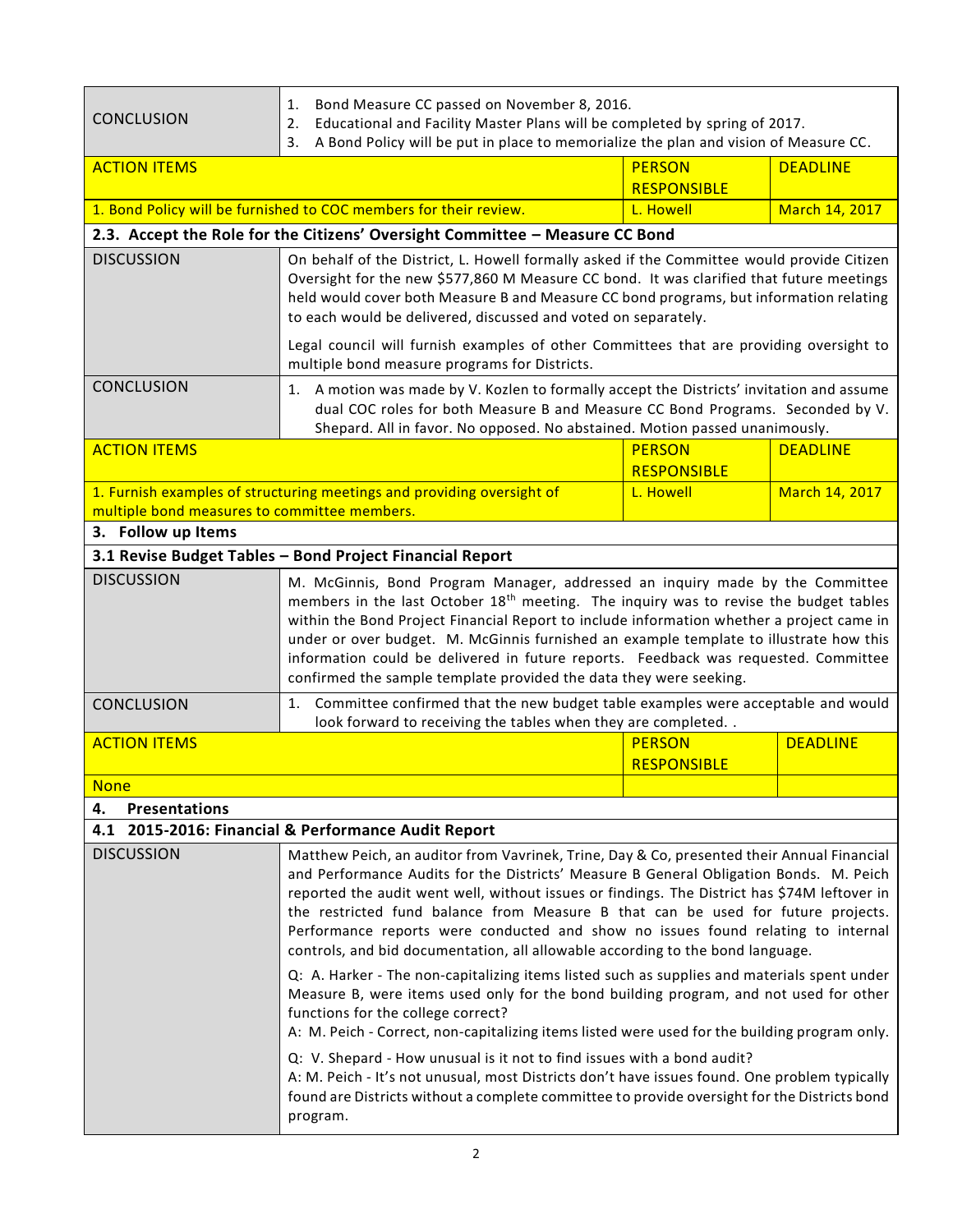| <b>CONCLUSION</b>                                                                                          | Q: A.Harker - Does the District have a Bond Covenants document that is signed every year<br>attesting to their knowledge that each bond covenant is being met? My specific concern is<br>unrelated business income (use tax) received from District owned retail space?<br>A: L. Howell - To my knowledge a Bond Covenant document is currently not in use; but<br>deems relevant at this time. The business use tax inquiry will be addressed and answered<br>at our next COC meeting in March by the Districts' Bond Council and Auditors.<br>2015-2016 Financial & Performance Audit was shared and understood by the<br>1.<br>Committee Members. No findings or issues were found.                                                                                                                                                                                                                                                                                                                                                                                                                                                                                                                                                                                                                                                                                                                                                                                                                                                                                                                      |                                     |                 |
|------------------------------------------------------------------------------------------------------------|-------------------------------------------------------------------------------------------------------------------------------------------------------------------------------------------------------------------------------------------------------------------------------------------------------------------------------------------------------------------------------------------------------------------------------------------------------------------------------------------------------------------------------------------------------------------------------------------------------------------------------------------------------------------------------------------------------------------------------------------------------------------------------------------------------------------------------------------------------------------------------------------------------------------------------------------------------------------------------------------------------------------------------------------------------------------------------------------------------------------------------------------------------------------------------------------------------------------------------------------------------------------------------------------------------------------------------------------------------------------------------------------------------------------------------------------------------------------------------------------------------------------------------------------------------------------------------------------------------------|-------------------------------------|-----------------|
| <b>ACTION ITEMS</b>                                                                                        |                                                                                                                                                                                                                                                                                                                                                                                                                                                                                                                                                                                                                                                                                                                                                                                                                                                                                                                                                                                                                                                                                                                                                                                                                                                                                                                                                                                                                                                                                                                                                                                                             | <b>PERSON</b><br><b>RESPONSIBLE</b> | <b>DEADLINE</b> |
| 1. Bond Covenant Document                                                                                  |                                                                                                                                                                                                                                                                                                                                                                                                                                                                                                                                                                                                                                                                                                                                                                                                                                                                                                                                                                                                                                                                                                                                                                                                                                                                                                                                                                                                                                                                                                                                                                                                             | L. Howell                           | 3/14/2017       |
|                                                                                                            | 4.2 Measure B & Measure CC - District Financial Advisor Presentation                                                                                                                                                                                                                                                                                                                                                                                                                                                                                                                                                                                                                                                                                                                                                                                                                                                                                                                                                                                                                                                                                                                                                                                                                                                                                                                                                                                                                                                                                                                                        |                                     |                 |
| <b>DISCUSSION</b>                                                                                          | Adam Bauer of Fieldman, Rolapp, and Associates provided a financial and audit presentation<br>regarding the Districts bonds. The District is considering refinancing Measure B bonds to<br>save approximately \$200 million in interest over a 20 year period of time; this is a readily<br>identifiable savings for the community, and this approach will be presented to the Board as<br>an Action Item.<br>A. Bauer PowerPoint presentation included graphs showing current and projected tax rates,<br>bond maturity dates and the projected Measure CC bond issuance schedule. The Districts'<br>approved legal tax rate is \$25.00 per 100,000.00 or for the 2 bonds \$50.00 per 100,000.00<br>for each property owner. The Districts approach for this is to increase the tax rate by \$5.00<br>on Measure B and agreeing not to use \$5.00 on Measure CC; so the tax payer doesn't pay<br>any more than \$40.00 for both; going below the \$50.00 maximum tax rate.<br>Q: A. Harker - When does the taxpayer start paying for bonds?<br>A: A. Bauer - Not until the bonds are sold.<br>Q: A. Harker - What message is the board going to release to the community explaining the<br>refinance and course of actions?<br>A: L. Howell - The District will convey the message by Press Release. It was confirmed that<br>the Press Release should be done in a clear, concise and accurate format.<br>L. Howell confirmed that for Measure CC, the District will not sell off all of the bonds at the<br>same time, as was done with Measure B; since that created tax implications for the District. |                                     |                 |
| <b>CONCLUSION</b>                                                                                          | The Committee were briefed on the Districts annual financial audit and refinancing<br>1.<br>plans.                                                                                                                                                                                                                                                                                                                                                                                                                                                                                                                                                                                                                                                                                                                                                                                                                                                                                                                                                                                                                                                                                                                                                                                                                                                                                                                                                                                                                                                                                                          |                                     |                 |
| <b>ACTION ITEM</b>                                                                                         |                                                                                                                                                                                                                                                                                                                                                                                                                                                                                                                                                                                                                                                                                                                                                                                                                                                                                                                                                                                                                                                                                                                                                                                                                                                                                                                                                                                                                                                                                                                                                                                                             | <b>PERSON</b><br><b>RESPONSIBLE</b> | <b>DEADLINE</b> |
| Furnish Committee with Press Release and/or Talking Points regarding<br>1.<br>refinance and bond strategy. |                                                                                                                                                                                                                                                                                                                                                                                                                                                                                                                                                                                                                                                                                                                                                                                                                                                                                                                                                                                                                                                                                                                                                                                                                                                                                                                                                                                                                                                                                                                                                                                                             | L. Howell                           | <b>Feb 2017</b> |
| 4.3 2015 - 2016: COC Annual Newsletter/Report                                                              |                                                                                                                                                                                                                                                                                                                                                                                                                                                                                                                                                                                                                                                                                                                                                                                                                                                                                                                                                                                                                                                                                                                                                                                                                                                                                                                                                                                                                                                                                                                                                                                                             |                                     |                 |